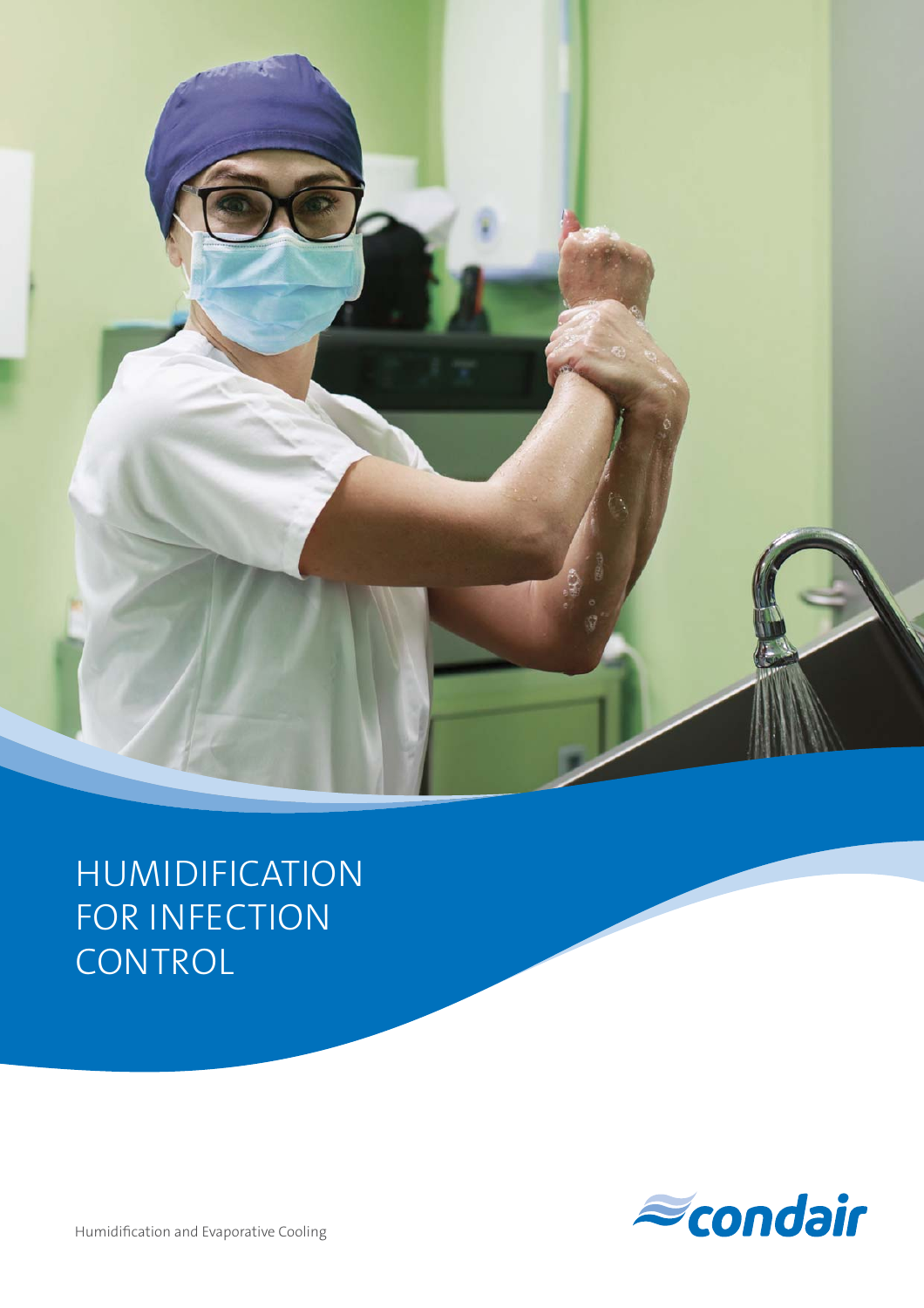## THREE REASONS FOR MAINTAINING A HEALTHY HUMIDITY

Scientific studies have shown three mechanisms by which indoor humidity affects the transmission and cross infection of airborne viruses.

### 1. Optimal functioning of the respiratory immune system

Breathing dry air below 40%RH dries the mucous layer in our nose and throat. It becomes less effective at capturing and clearing airborne pollutants and microbes, which in turn leaves us more susceptible to infections.<sup>1</sup>

### 2. Reduced quantity of airborne viruses

When infected people breathe, talk, cough or sneeze, they release droplets that contain potentially infectious viruses. The smaller these droplets are, the longer they remain airborne. In dry air, airborne virus concentrations have been shown to remain higher. This is due to more droplets evaporating to a size that enables them to stay airborne for longer in dry air, and greater merging together of droplets in humid air, leading to faster settling.<sup>2</sup>

### 3. Airborne viruses are less infectious

In air above 40%RH airborne viruses suspended in droplets will more rapidly deactivate and are less infectious. In dry air below 40%RH, airborne viruses survive and remain infectious for longer periods of time.<sup>3</sup>











Scientific research indicates that the optimum indoor humidity to prevent airborne respiratory infection is **40-60%RH**. At this level, our immune system is more robust, there are fewer airborne viruses and they are less infectious.

#### References:

- 1. Moriyama et al 2020. Annual Review of Virology: Seasonality of Respiratory Viral Infections
- 2. Yang & Marr 2011. Dynamics of Airborne Influenza A Viruses Indoors and Dependence on Humidity

**% Infectivity**

% Infectivity

3. Noti et al 2013. High Humidity Leads to Loss of Infectious Influenza Virus from Simulated Coughs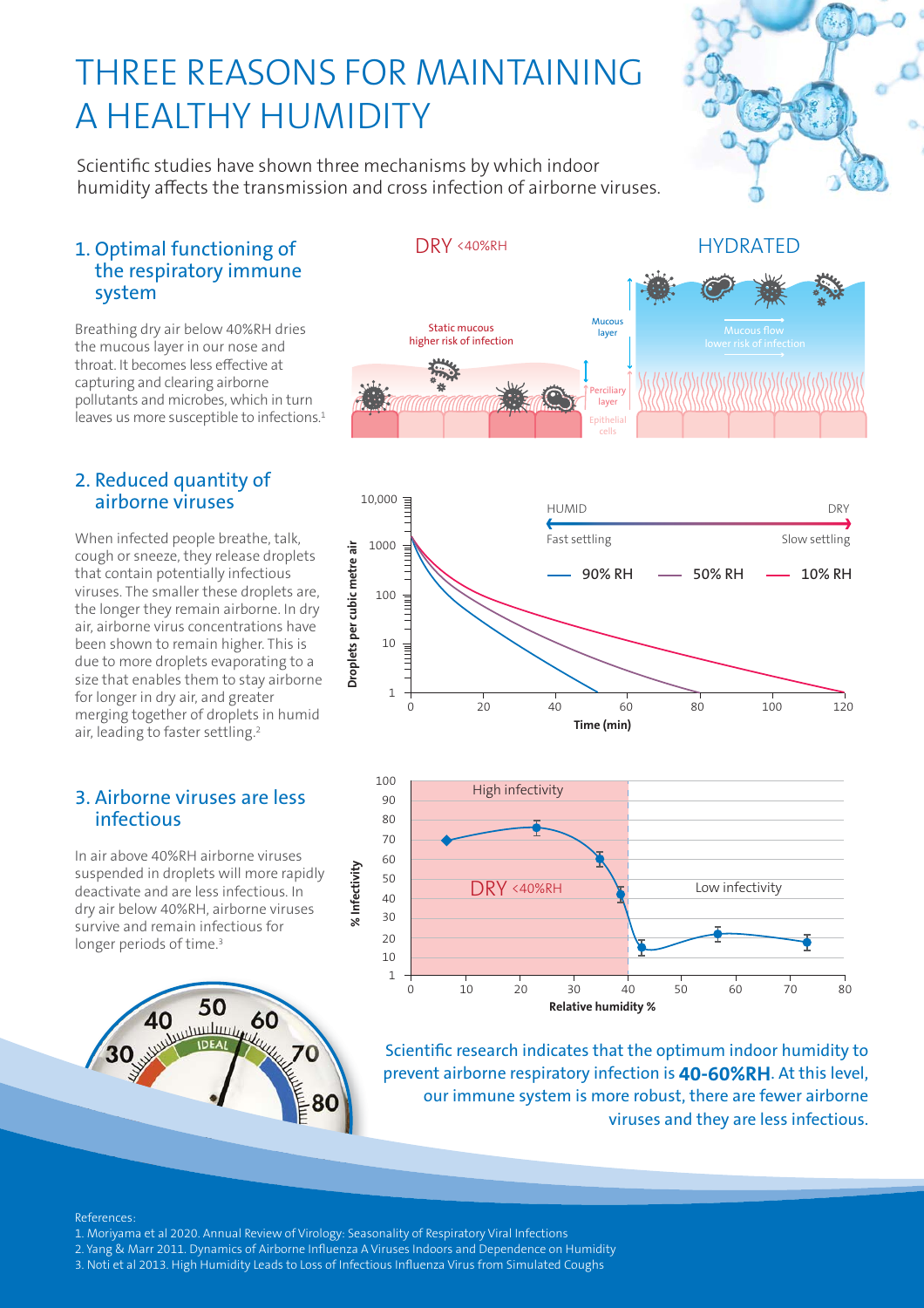# THE INDOOR DRY SEASON

In the UK, indoor humidity will typically drop below 40%RH in heated buildings from October/November to March/April. This period corresponds very closely to the UK's flu season. Research studies have concluded that low indoor humidity is a causal factor in the rise and fall of seasonal respiratory illness.





Without proactively adding moisture to an indoor environment with humidifiers, a building's indoor humidity is dependent upon the condition of the outdoor air entering the building and any indoor heating that is taking place.

The graph above shows the calculated<sup>4</sup> average indoor humidity for a nonhumidified building in London, which is heated to 21°C, based on the recorded outdoor weather data<sup>5</sup> for 2019. It shows an average indoor humidity below 40%RH for six months of the year.

In order to combat the triple threat to respiratory health that dry air presents, buildings need to use humidifiers to maintain humidity above 40%RH throughout the winter months.

### Humidification is a natural, non-pharmaceutical infection control strategy

Empirical studies have shown that maintaining the humidity above 40%RH with humidifiers during the winter is an effective infection control mechanism against respiratory illnesses, such as influenza.

Dr Jennifer Reiman<sup>6</sup>, PhD, Mayo Clinic, monitored the amount of 'flu virus found in the air and on surfaces in four nursery school classrooms across a winter period. Two classrooms were humidified and two were not.



50% 40% 30% 20%  $0%$ **% of 'flu positive samples that were infectious** Non-humidifed classrooms Humidifed classrooms 17%



The study found that more than a third less virus was detected in the air of humidified classrooms than the nonhumidified. Across both surfaces and air, there was around 25% less virus

present in the humidified classrooms. Of the flu-positive virus samples detected, in the humidified classrooms, only 17% were deemed capable of

causing an infection, compared to 48% in the non-humidified classrooms.

4. Calculation carried out using CIBSE Guide C: Reference Data: section 1. Properties of Humid Air

5. Weather data from http://nw3weather.co.uk

6. Reiman et al 2018. Humidity as a non-pharmaceutical intervention for influenza A